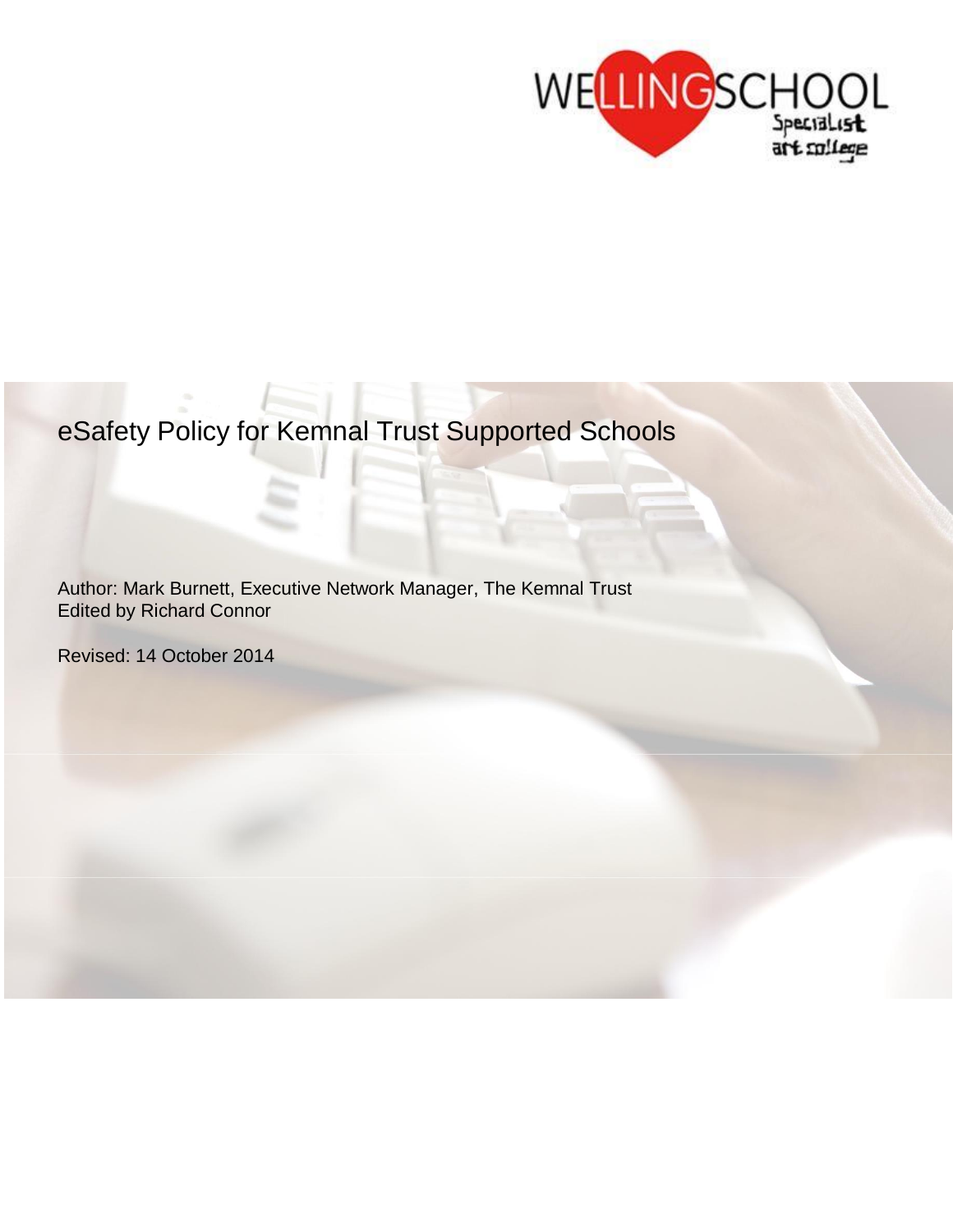# Foreword

The eSafety agenda is not an area for you to manage, not an area for me to manage, but an area that together we need to manage.

This partnership between us will help to embed the eSafety strategy in the wider work of the Kemnal Trust and its supported schools.

Mark Burnett Executive Network Manager, The Kemnal Trust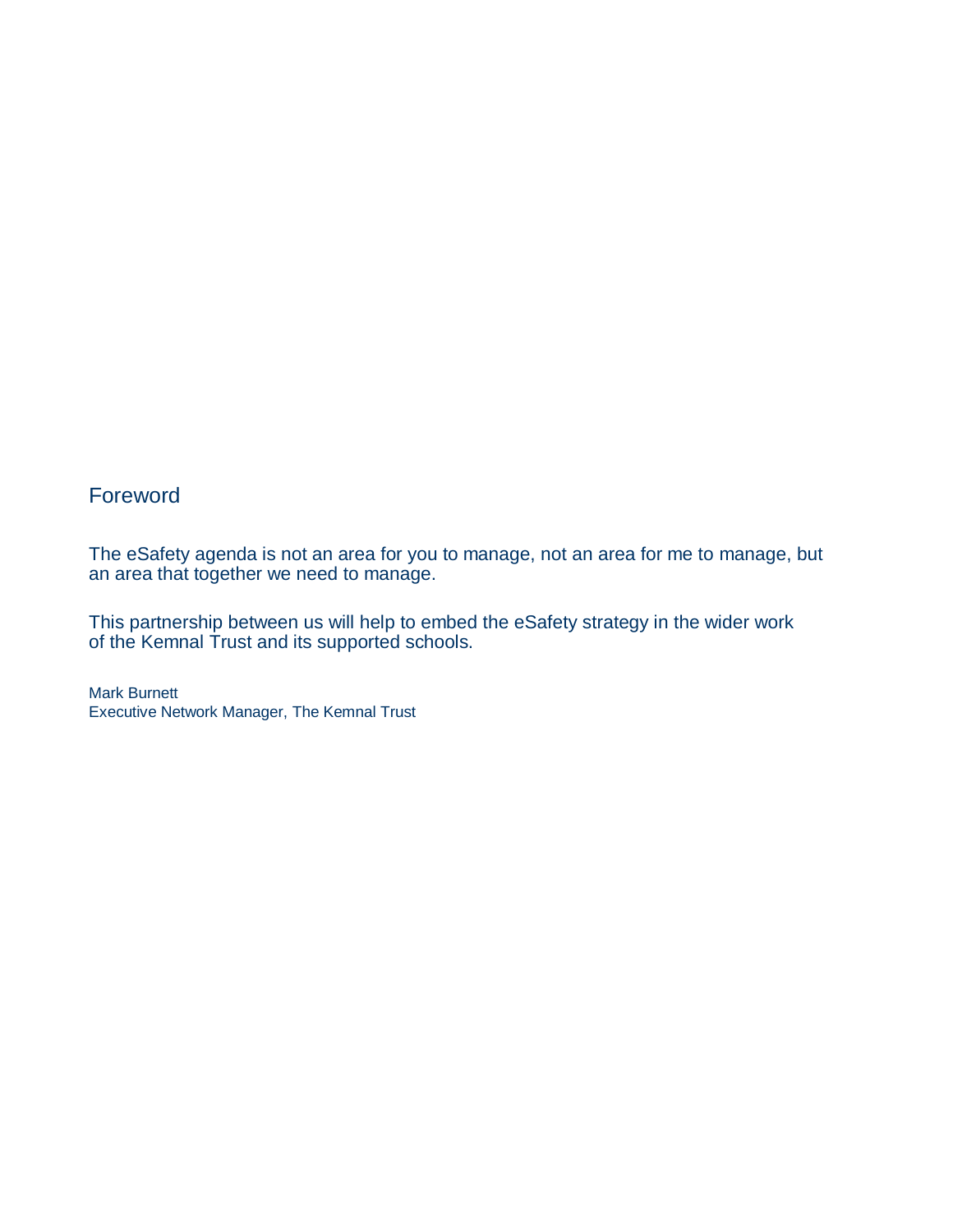**Contents** 

- 1.0 eSafety Policy Statement
	- 1.1 Introduction
	- 1.2 Definition of Key Terms and Concepts
	- 1.3 Disclaimer
- 2.0 Purpose of the eSafety Policy & Strategy
- 3.0 Our eSafe Objectives
- 4.0 Infrastructure Technologies Supporting Our eSafe Objectives
	- 4.1 Overview
	- 4.2 Our Infrastructure Technologies
	- 4.3 Monitoring and Reporting
	- 4.4 Network Staff
- 5.0 Responding to an eSafety Incident
- 6.0 Responsibilities
- 7.0 eSafety Contacts
- 8.0 Legal Framework
	- 7.1 Racial and Religious Hatred Act 2006
	- 7.2 Sexual Offences Act 2003
	- 7.3 Communications Act 2003 (section 127)
	- 7.4 Data Protection Act 1998
	- 7.5 The Computer Misuse Act 1990 (sections  $1 3$ )
	- 7.6 Malicious Communications Act 1988 (section 1)
	- 7.7 Copyright, Design and Patents Act 1988
	- 7.8 Public Order Act 1986 (sections 17 29)
	- 7.9 Protection of Children Act 1978 (Section 1)
	- 7.10 Obscene Publications Act 1959 and 1964
	- 7.11 Protection from Harassment Act 1997
	- 7.12 Regulation of Investigatory Powers Act 2000
- 9.0 Handout eSafety Hints and Tips for adults working with children and young people.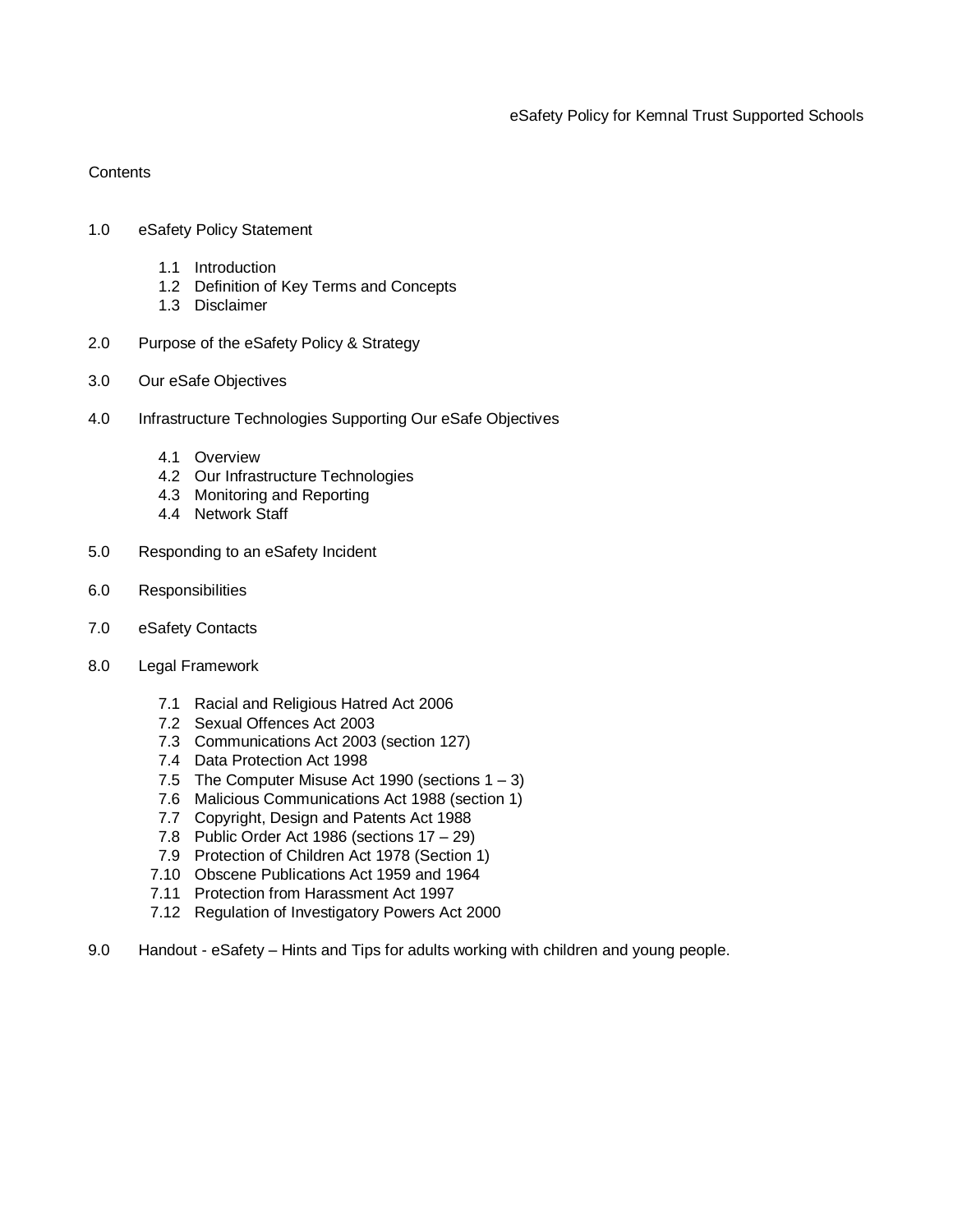#### 1.0 eSafety Policy Statement

#### 1.1 Introduction

We all have a responsibility to safeguard and promote the welfare of children, and that responsibility must apply to the online world which is such an important part of the everyday life of children and young people.

New technologies open up many exciting benefits and opportunities for children and young people but they can also present some risks. Technology is becoming all pervasive, touching all areas of society, with children and young people having increasing access to personal technology such as web-enabled phones.

We must ensure, therefore, that a framework is in place to help children and young people stay safe when using new technology, and to ensure that where problems do occur, children and young people (and their parents and carers) have support in dealing with them effectively.

#### 1.2 Definition of Key Terms and Concepts

In this document, as in the Children Act 1989 and the Children Act 2004, a child is defined as anyone who has not yet reached their eighteenth birthday. Where we use the word 'child' (or its derivatives) in this document, we mean 'child or young person'.

Terms such as 'eSafety', 'online', 'communication technologies' and 'digital technologies', when used in this document, refer to all fixed and mobile technologies that children may encounter, now and in the future, which allow them access to content and communications that could raise eSafety issues or pose risks to their wellbeing and safety.

The term 'safeguarding' is defined for the purposes of this document in relation to eSafety as the process of limiting risks to children when using technology through a combined approach to policies and procedures, infrastructure and education, underpinned by standards and monitoring.

## 1.3 Disclaimer

We have made every effort to take into account relevant laws and best practice in the preparation of this policy. However, eSafety issues have the potential to be complex and versatile and, as case law in this area is still very much under development, nothing in this policy constitutes legal advice.

If you have a specific query, you should seek advice from appropriate advisors, who may include your local authority children's services, child protection officer, the police, the Child Exploitation and Online Protection (CEOP) Centre, Internet Watch Foundation (IWF), counsellors, legal advisers, the DCSF and others.

The Kemnal Trust and its supported schools can therefore accept no liability for any damage or loss suffered or incurred (whether directly, consequentially, indirectly or otherwise) by anyone relying on the information in this policy or any information referred to in it.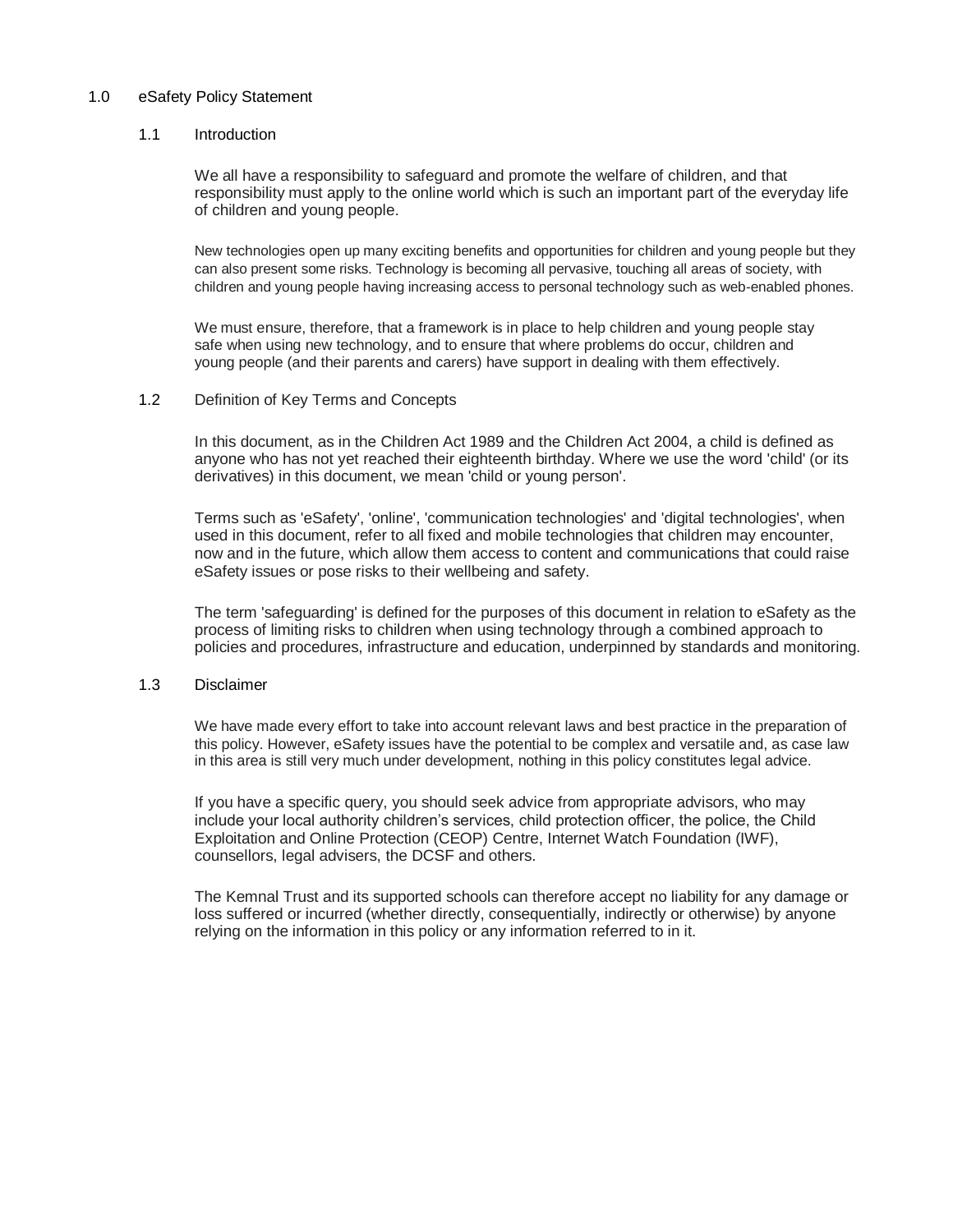# 2.0 Purpose of the eSafety Policy & Strategy

2.0.1 Schools have a statutory duty to safeguard and promote the welfare of children and, as technology increasingly permeates into every aspect of a child's life from an ever-younger age, eSafety must necessarily be part of this remit.

Children are now citizens born into a digital world, growing up surrounded by and immersed in the technology and tools of the digital age. Childrens access to technology has increased phenomenally in recent years: ICT is embedded in reception classrooms and is a constant and prevalent feature of school life; home access is on the increase, while connectivity from public locations such as libraries and youth clubs is now commonplace. Equally, the meeting of technologies and decreasing costs of ownership mean that, with access to a whole range of online services from mobile phones to games consoles and similar devices, children are no longer restricted to accessing the internet from a fixed location.

While it is clear that technology offers children unprecedented opportunities to learn, communicate, create, discover and be entertained in a virtual environment, there are some inherent risks. And while most children's confidence and competence in using the technologies is high, their knowledge and understanding of the risks may be low.

eSafety risks have traditionally been classified as those involving content, contact and commerce. When online, for example, children may be exposed to inappropriate content which may upset or embarrass them, or which could potentially lead to their involvement in crime and anti-social behaviour. Some people use the internet to groom children with the ultimate aim of exploiting them sexually, while ICT offers new weapons for bullies who may torment their victims, for instance using websites or text messages.

The recent surge in popularity of self-publishing and social networking sites brings new eSafety challenges, with many young people making available online some detailed and sometimes inappropriate personal information, which again raises both content and contact issues.

- 2.0.2 All staff providing services to children have a duty to understand eSafety issues, recognising their role in helping children to remain safe online while also supporting adults who care for children.
- 2.0.3 The emphasis should be very much on how to use digital technologies safely and responsibly, rather than on a blocking and banning approach.
- 2.0.4 It must be recognised that eSafety is not a technological issue and is not limited to settings where children have access to technology. Likewise, responsibility for eSafety is not an issue for technical staff or those with a responsibility for ICT, but must be firmly embedded within safeguarding policies, practices and responsibilities.
- 2.0.5 All staff who have contact with children should promote the safe and responsible use of technology in its many forms. They should learn to recognise the behaviours in children that may indicate that they are at risk from eSafety issues, and know where to go for further help. Equally, all staff should be aware of the appropriate response if a child directly divulges an eSafety incident, how to assess the safeguarding implications and how to escalate it appropriately.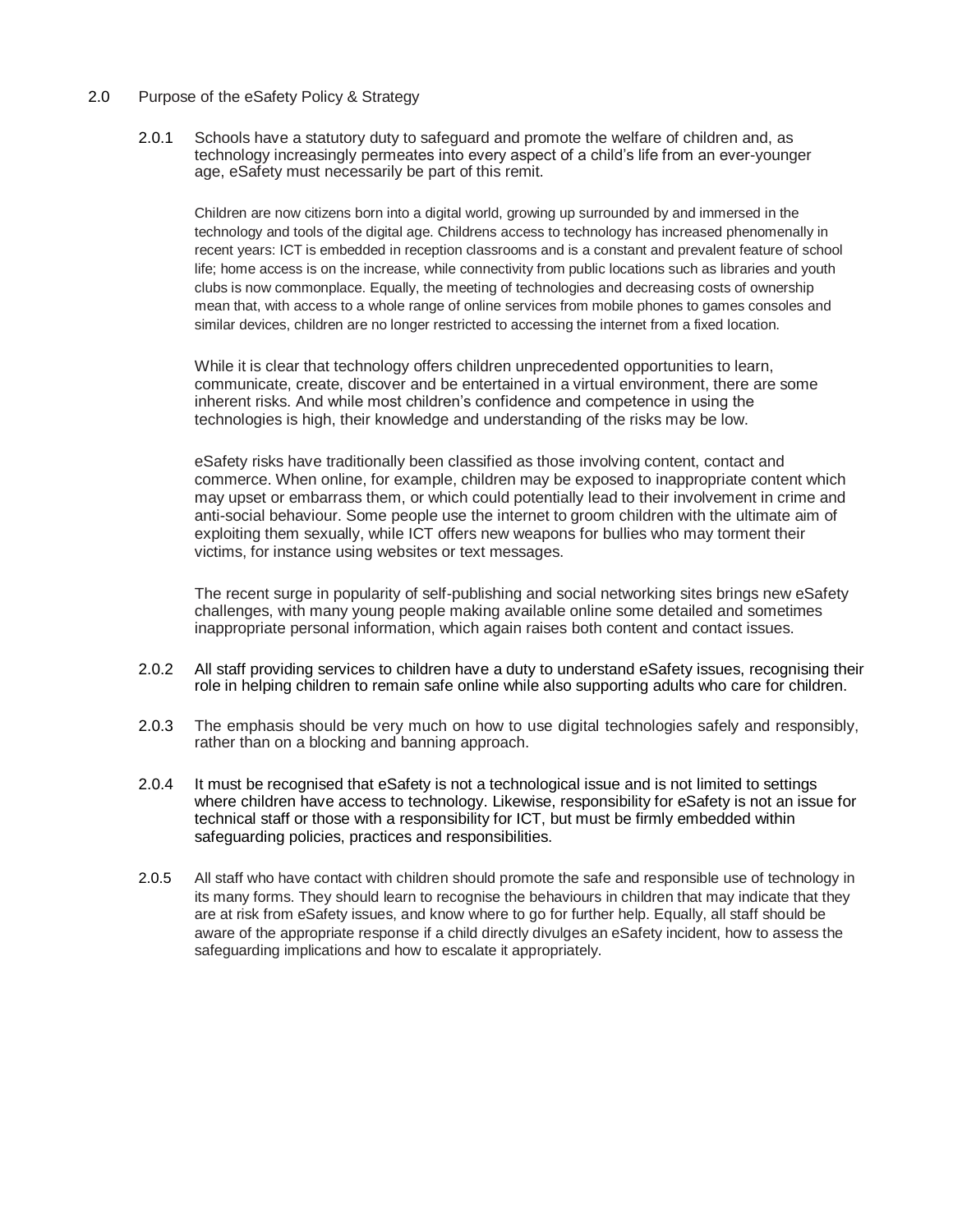### 3.0 Our eSafe Objectives

The Kemnal Trust and its supported schools has established an eSafety strategy with the following key objectives:

- 3.0.1 Ensuring that all children, young people and parents/carers are equipped with the knowledge and skills to safeguard themselves online
- 3.0.2 Ensuring that all children who have been the subject of indecent images and sexual exploitation are identified, protected and given an appropriate level of support
- 3.0.3 Ensuring that all people who work with children and young people have access to good quality procedures and effective training to safeguard children at risk through online activity
- 3.0.4 **Ensuring that systems and services are in place to identify, intervene and divert** people from sexually exploiting or abusing children online and offline.
- 4.0 Infrastructure Technologies Supporting Our eSafe Objectives
	- 4.1 Overview

The schools Local Education Authority procure broadband services through local Regional Broadband Consortiums. In London, the LGfL is the RBC. The LGfL is part of the National Education Network. All English maintained schools are expected to be part of the NEN (National Education Network).

As part of our Broadband service we inherit optional functionality such as filtering and often an email provision which is constantly monitored by the provider. In all Trust supported schools we opt into the RBC's filtering service.

Whilst these services are provided for us, the majority of our infrastructure technologies reside in the schools themselves.

4.2 Our Infrastructure Technologies

In all Kemnal Trust supported schools we:

- 4.2.1 Maintain the filtered broadband connectivity and so connecting us to the "private" National Education Network.
- 4.2.2 Work in partnership with the schools LEA to ensure any concerns about the system are communicated to the broadband provider so that systems remain robust and protect students.
- 4.2.3 **Implement additional on-site filtering providing two layers of internet security for students.**
- 4.2.4 Complete weekly reports enabling us to monitor our anti-virus and backup solutions as well as our general network stability.
- 4.2.5  $\Box$  Apply relevant security settings to students preventing them from running unapproved applications or scripts.
- 4.2.6 **Apply relevant security settings to staff enabling them the rights to install software, manage** hardware etc.
- 4.2.7 **Ensure that all network staff are up to date with the latest suggested practices issued by bodies** such as Becta and Ofsted.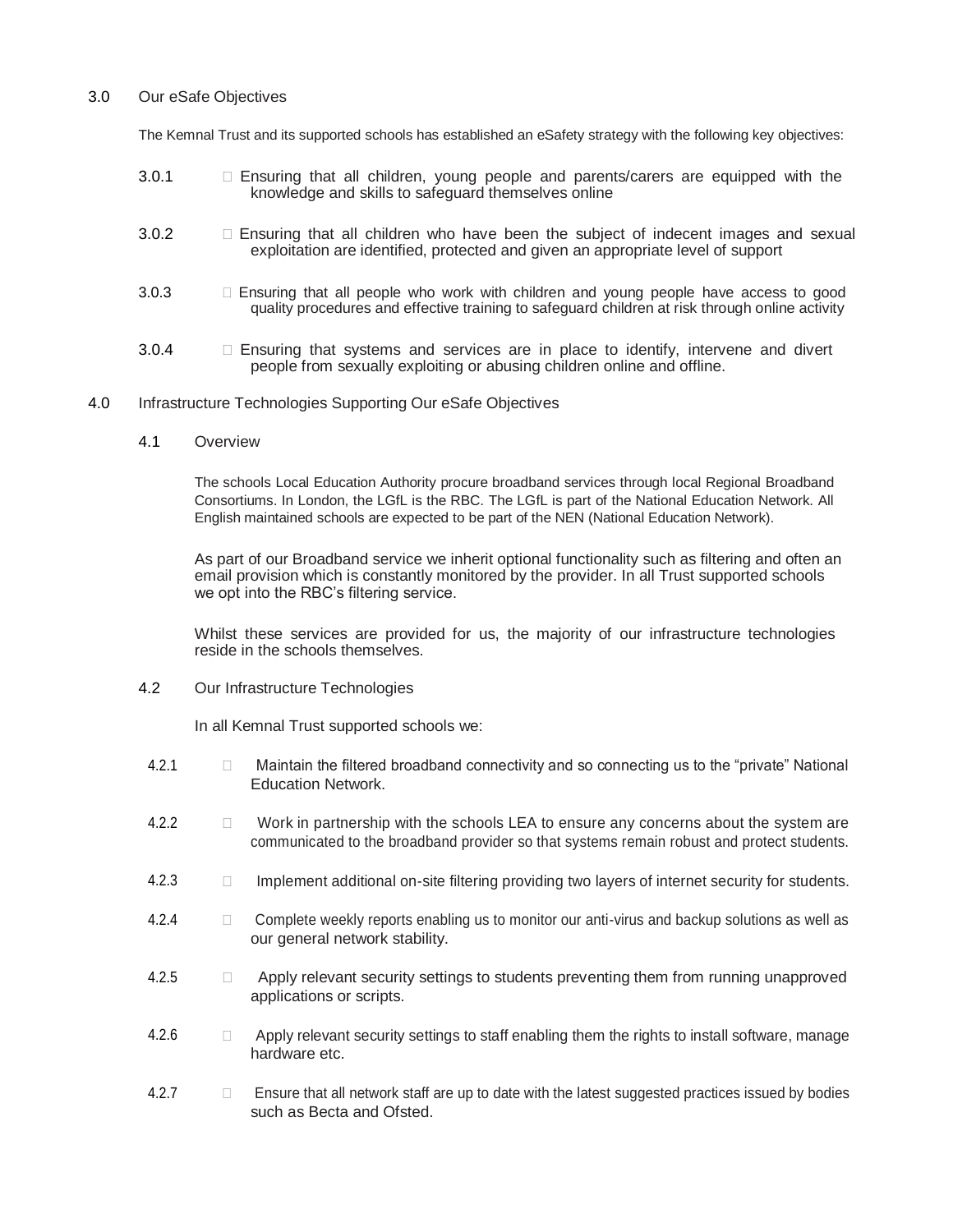- 4.2.8 **Ensure that all filtering methods are effective in practice and remove access to any website** considered inappropriate.
- 4.2.9 **Example 1** Randomly run reports on student's internet history looking for potentially damaging and inappropriate websites.
- 4.2.10 **Use security time-outs on Internet access where practical/useful.**
- 4.2.11 **Drawing Use individual user accounts for all students and staff.**
- 4.2.12 Use teacher "remote management" software in all ICT suites enabling them to control/view the computers in their room.
- 4.2.13 Never send personal data over the Internet unless encrypted or otherwise secured.
- 4.2.14 Our onsite filtering service is able to block ninety percent of inappropriate content in each of the following categories:
	- □ Pornographic, adult, tasteless or offensive material
	- $\Box$  Violence (including weapons and bombs)
	- □ Racist, extremist and hate material
	- $\Box$  Illegal drug taking and promotion
	- $\Box$  Criminal skills, proxy avoidance and software piracy.
- 4.2.15 There are, however, issues associated with filtering, particularly for those settings offering access to technology to a wide range of users. For example, the filtering which is necessary for a child in a public setting such as a library is unlikely to be appropriate for an adult who may be engaged in legitimate research in the same setting. Equally, there is a balance to consider between the educational value of allowing access to some sites and services in certain settings (for example, social networking sites) against the potential risks. It is doubtful, therefore, that a single filtering policy could be applied to a whole school.
- 4.2.16 The Kemnal Trust has addressed this by implementing three filtering policies; one for students, staff and a completely unfiltered policy for admin/testing users.
- 4.2.17 Students are filtered using both the on-site filtering and the provider's filtering service.
- 4.2.18 Staff are filtered using just the provider's filtering.
- 4.2.19 Unfiltered access is not assigned to any user by default but is available should the Executive Network Manager authorise it.
- 4.2.20 The Kemnal Trust and its supported schools do not consider filtering as a "fit and forget" solution but more an eSafety measure which needs constant evaluation.

\* Other Trust policies such as "General Conditions of Use" and "Information Security" detail our network management strategy and how we deliver ICT to the end user. This can be downloaded from our website or found on the desktop of all staff users. \*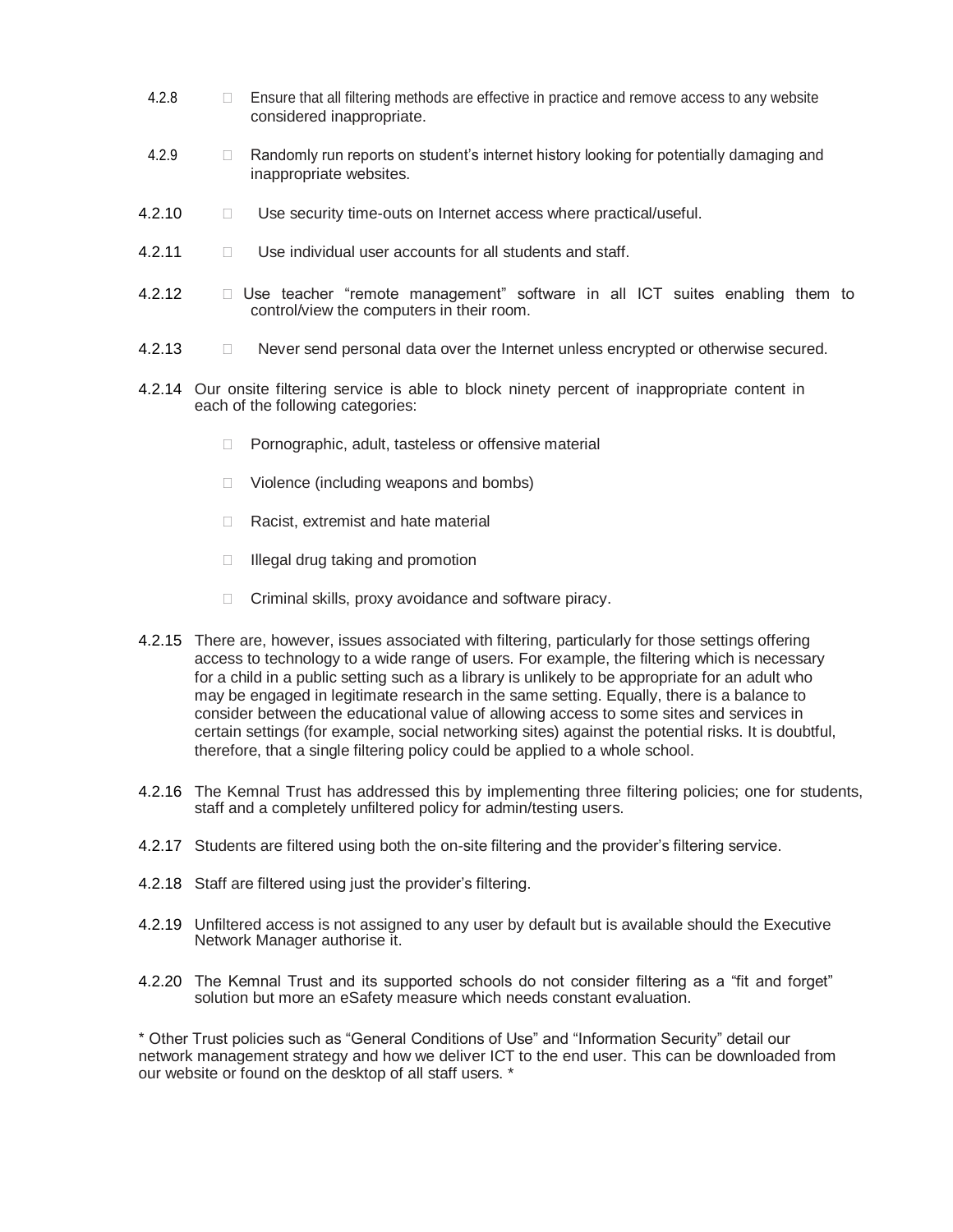#### 4.3 Monitoring and Reporting

The Kemnal Trust monitors its network infrastructure regularly and consistently. We particularly track and identifying trends in advance of eSafety and security issues arising.

If eSafety incidents do occur, our robust technological infrastructure can provide evidence and activity trails.

Additionally, our General Conditions of Use Policy state what monitoring and reporting of individual usage is in place. Not only can this help to encourage a culture of safe and responsible behaviour, but also transparency of approach is important to alert users to their rights to privacy (which may help to avoid complications should eSafety incidents occur).

### 4.4 Network Staff

Network staff in Kemnal Trust supported schools each receive support in their roles. They attend regular training in eSafety issues and are clear about the procedures they must follow if they discover, or suspect, eSafety incidents through monitoring of network activity.

#### 5.0 Responding to an eSafety Incident

Technological solutions to eSafety can never be 100 per cent effective and, unfortunately, there may still be occasions when eSafety incidents do occur. There should therefore be clear lines of communication for reporting specific incidents, and this should include escalating incidents, involving other agencies and disclosure.

- 5.0.1 When developing this policy, considerations were made to various eSafety scenarios, responses and reporting mechanisms. Examples include:
	- □ Accidental access to inappropriate material
	- Deliberate access to inappropriate material
	- □ Accidental access to illegal material
	- Deliberate access to illegal material
	- $\Box$  Inappropriate or illegal use of email
	- $\Box$  Inappropriate or illegal use of other technologies
	- $\Box$  Deliberate misuse of the network (for example, hacking or virus propagation)
	- $\Box$  Bullying or harassment using technologies
	- $\Box$  Sexual exploitation using technologies.
- 5.0.2 Depending on the nature of the event, different eSafety incidents will require different responses, and undoubtedly no two eSafety incidents will be exactly the same. This does not mean, however, that responses should be left to chance and circumstance: instead The Kemnal Trust and their supported schools modeled general processes and procedures for responding to incidents, drawing on good practice within the wider field of child protection as appropriate.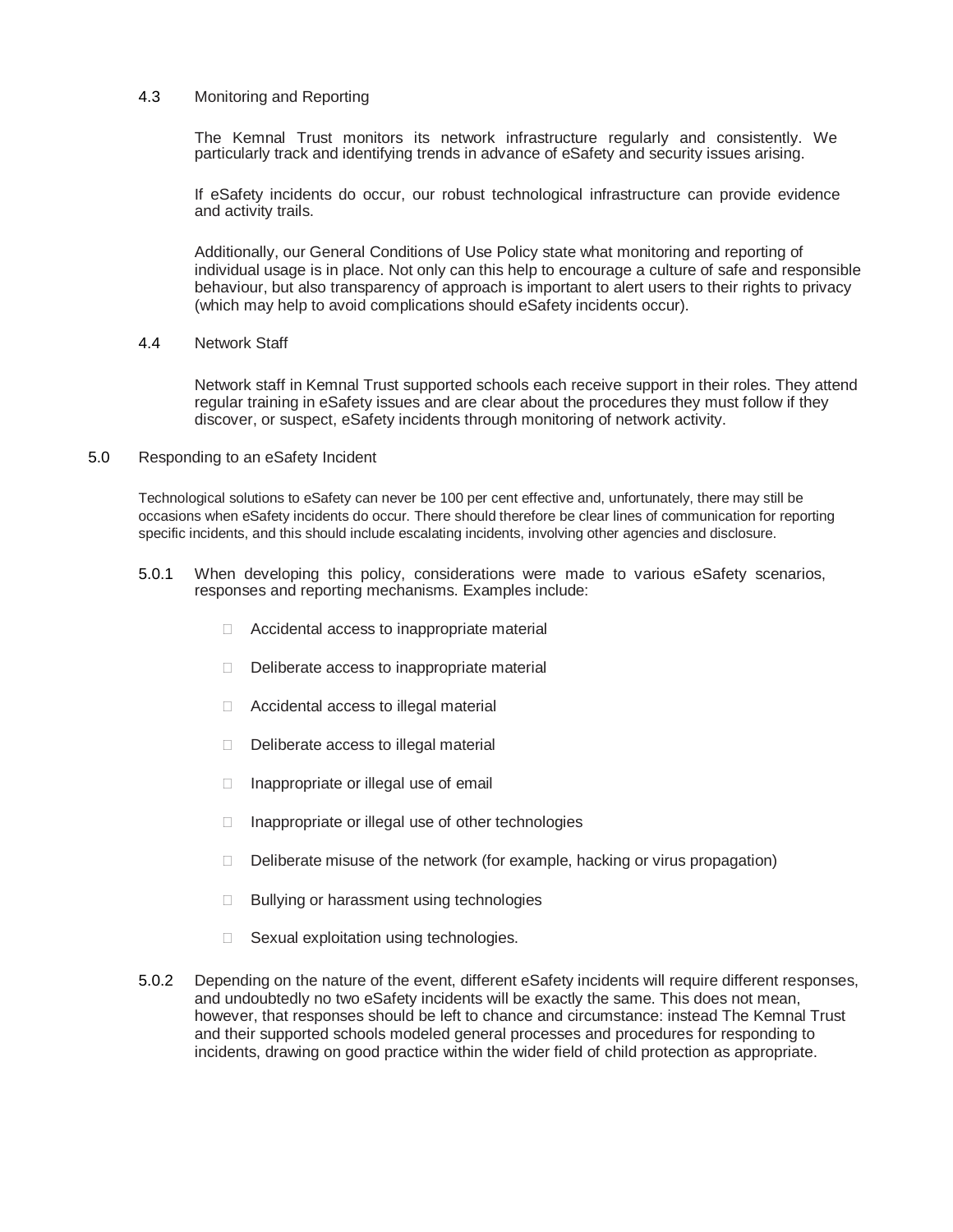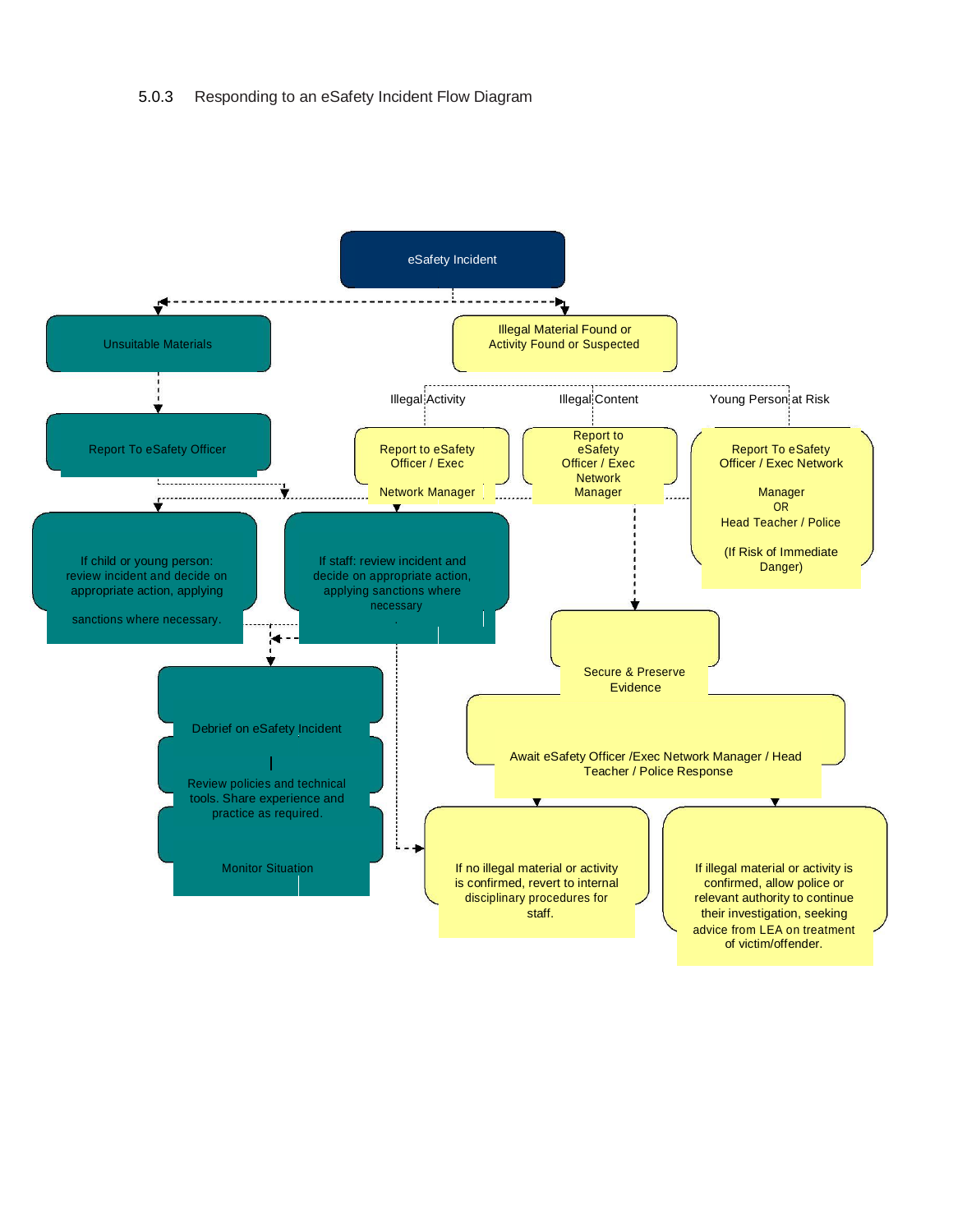5.0.4 A key requirement in responding to eSafety incidents is to recognise when to escalate incidents. This involves recognising when to involve other agencies (such as social care, the police, the Internet Watch Foundation (IWF), or the Child Exploitation and Online Protection (CEOP) Centre) and securing and preserving evidence correctly.

In particular, staff must be aware of the local procedures to follow should eSafety incidents arise. This will include how and when to contact external agencies.

#### 6.0 Responsibilities

- 6.0.1 The schools eSafety officer and the Trusts Executive Network Manager are responsible for maintaining the eSafety policy and providing adequate training/awareness.
- 6.0.2 The schools eSafety officer and the Trusts Executive Network Manager will carry out regular audits of the filtering service to ensure that the school provides a secure environment for its users.
- 6.0.3 The schools eSafety officer will ensure that pupils and staff are adhering to this policy and any incidents of possible misuse are investigated.
- 6.0.4 The schools eSafety officer will ensure that eSafety is included in the curriculum for all students highlighting the requirement for safe and responsible use.
- 6.0.5 The schools HR department will ensure that all staff signs the relevant documentation to confirm that they acknowledge and agree to adhere to the policies in place within the school/Trust.
- 6.0.6 In all Trust supported schools, the act of logging on indicates acceptance to the policies in place within that school. This is presented as a message to all users attempting to logon.
- 6.0.7 The eSafety policy and all other ICT policies are available on request to all students, staff, parents, governors and visitors. Any issues or queries with any of these policies should be raised immediately with the schools eSafety officer or the Trusts Executive Network Manager.
- 7.0 eSafety Contacts

AREA IT MANAGER CONNORR@WELLINGSCHOOL-TKAT.ORG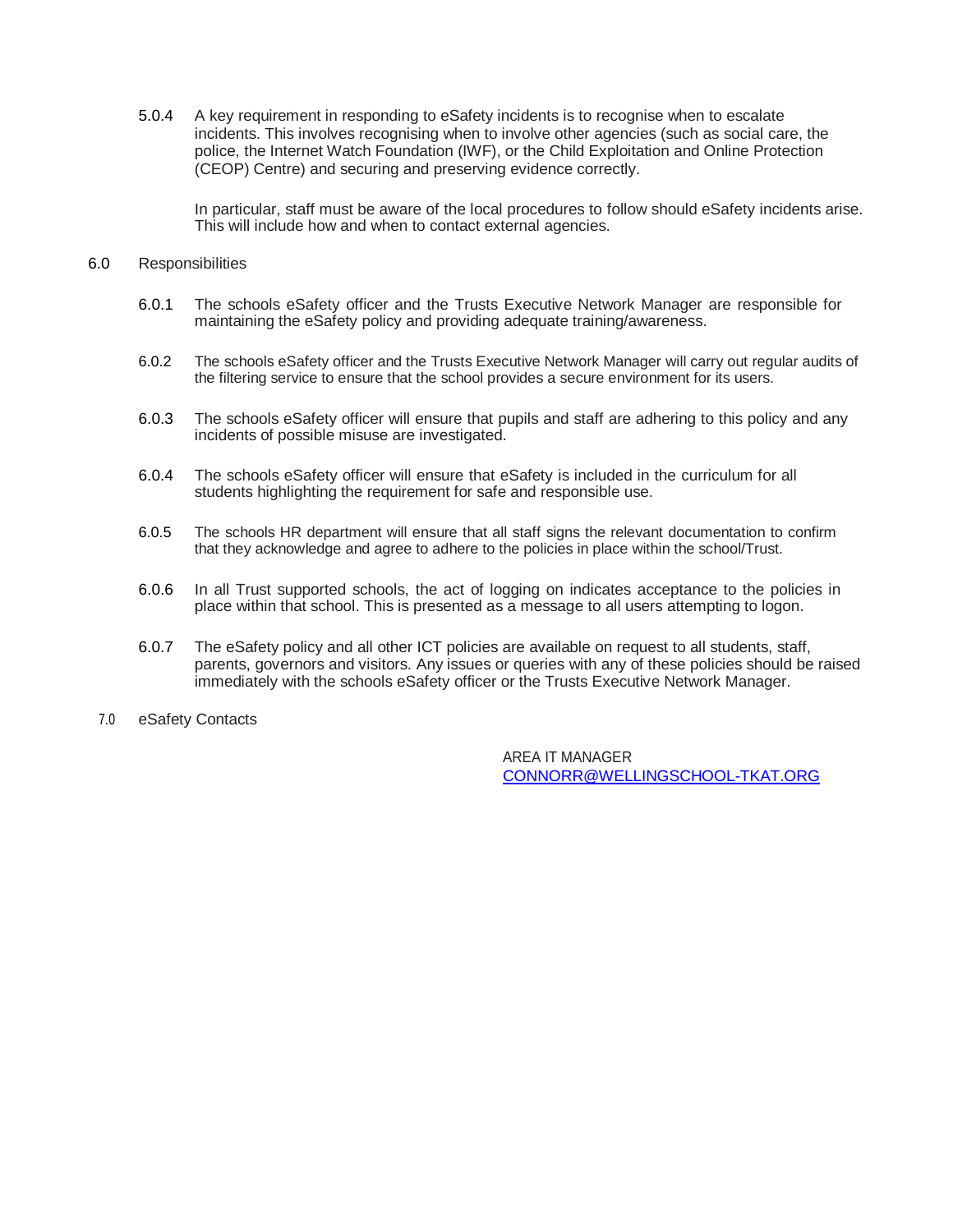#### 8.0 Legal Framework

This section is designed to inform users of legal issues relevant to the use of electronic communications. It is not professional advice.

Many young people and indeed some staff use the Internet regularly without being aware that some of the activities they take part in are potentially illegal. The law is developing rapidly and recent changes have been enacted through:

- □ The Sexual Offences Act 2003, which introduces new offences of grooming, and, in relation to making/distributing indecent images of children, raised the age of the a child to 18 years old;
- □ The Racial and Religious Hatred Act 2006 which creates new offences involving stirring up hatred against persons on religious grounds; and
- □ The Police and Justice Act 2006 which extended the reach of the Computer Misuse Act 1990 making denial of service attacks a criminal offence.

#### 8.1 Racial and Religious Hatred Act 2006

This Act makes it a criminal offence to threaten people because of their faith, or to stir up religious hatred by displaying, publishing or distributing written material which is threatening. Other laws already protect people from threats based on their race, nationality or ethnic background.

#### 8.2 Sexual Offences Act 2003

The new grooming offence is committed if you are over 18 and have communicated with a child under 16 at least twice (including by phone or using the Internet) it is an offence to meet them or travel to meet them anywhere in the world with the intention of committing a sexual offence.

Causing a child under 16 to watch a sexual act is illegal, including looking at images such as videos, photos or webcams, for your own gratification.

It is also an offence for a person in a position of trust to engage in sexual activity with any person under 18, with whom they are in a position of trust. (Typically, teachers, social workers, health professionals, connexions staff fall in this category of trust).

#### 8.3 Communications Act 2003 (section 127)

Sending by means of the Internet a message or other matter that is grossly offensive or of an indecent, obscene or menacing character; or sending a false message by means of or persistently making use of the Internet for the purpose of causing annoyance, inconvenience or needless anxiety is guilty of an offence liable, on conviction, to imprisonment.

This wording is important because an offence is complete as soon as the message has been sent: there is no need to prove any intent or purpose. Children, Families and Education Directorate page 37 April 2007

#### 8.4 Data Protection Act 1998

The Act requires anyone who handles personal information to notify the Information Commissioners Office of the type of processing it administers, and must comply with important data protection principles when treating personal data relating to any living individual. The Act also grants individuals rights of access to their personal data, compensation and prevention of processing.

- 8.5 The Computer Misuse Act 1990 (sections 1 3) Regardless of an individual's motivation, the Act makes it a criminal offence to:
	- $\Box$  gain access to computer files or software without permission (for example using someone else's password to access files);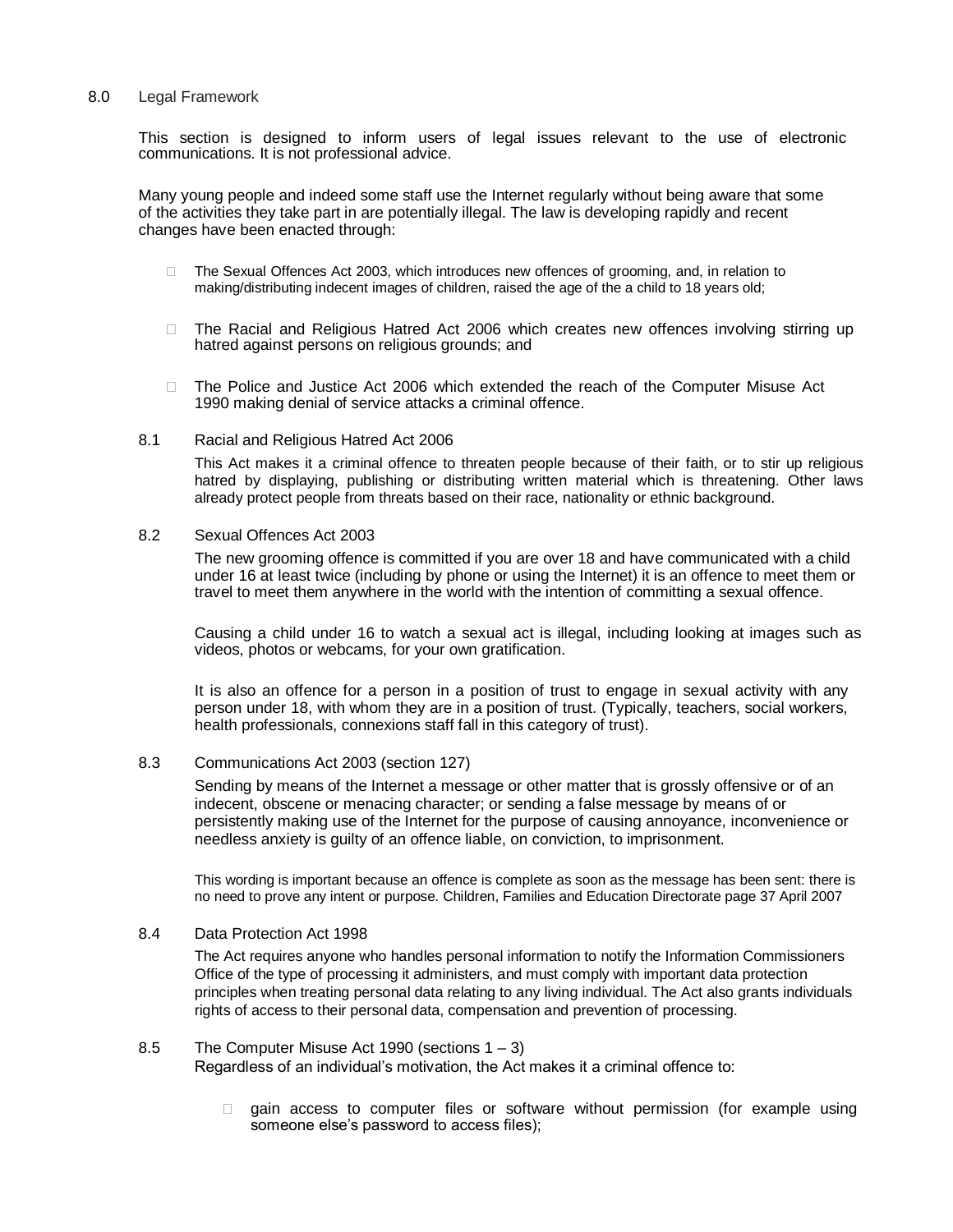- $\Box$  gain unauthorised access, as above, in order to commit a further criminal act (such as fraud); or
- $\Box$  impair the operation of a computer or program (for example caused by viruses or denial of service attacks).

UK citizens or residents may be extradited to another country if they are suspected of committing any of the above offences.

8.6 Malicious Communications Act 1988 (section 1)

This legislation makes it a criminal offence to send an electronic message (e-mail) that conveys indecent, grossly offensive, threatening material or information that is false; or is of an indecent or grossly offensive nature if the purpose was to cause a recipient to suffer distress or anxiety.

8.7 Copyright, Design and Patents Act 1988 Copyright is the right to prevent others from copying or using his or her "work" without permission.

The material to which copyright may attach (known in the business as "work") must be the authors own creation and the result of some skill and judgment. It comes about when an individual expresses an idea in a tangible form. Works such as text, music, sound, film and programs all qualify for copyright protection. The author of the work is usually the copyright owner, but if it was created during the course of employment it belongs to the employer.

It is an infringement of copyright to copy all or a substantial part of anyones work without obtaining the authors permission. Usually a license associated with the work will allow a user to copy or use it for limited purposes. It is advisable always to read the terms of a license before you copy or use someone else's material.

It is also illegal to adapt or use software without a license or in ways prohibited by the terms of the software license.

8.8 Public Order Act 1986 (sections 17 – 29)

This Act makes it a criminal offence to stir up racial hatred by displaying, publishing or distributing written material which is threatening. Like the Racial and Religious Hatred Act 2006 it also makes the possession of inflammatory material with a view of releasing it a criminal offence. Children, Families and Education Directorate page 38 April 2007

8.9 Protection of Children Act 1978 (Section 1)

It is an offence to take, permit to be taken, make, possess, show, distribute or advertise indecent images of children in the United Kingdom. A child for these purposes is a anyone under the age of 18. Viewing an indecent image of a child on your computer means that you have made a digital image. An image of a child also covers pseudo-photographs (digitally collated or otherwise). A person convicted of such an offence may face up to 10 years in prison.

- 8.10 Obscene Publications Act 1959 and 1964 Publishing an "obscene" article is a criminal offence. Publishing includes electronic transmission.
- 8.11 Protection from Harassment Act 1997

A person must not pursue a course of conduct, which amounts to harassment of another, and which he knows or ought to know amounts to harassment of the other. A person whose course of conduct causes another to fear, on at least two occasions, that violence will be used against him is guilty of an offence if he knows or ought to know that his course of conduct will cause the other so to fear on each of those occasions.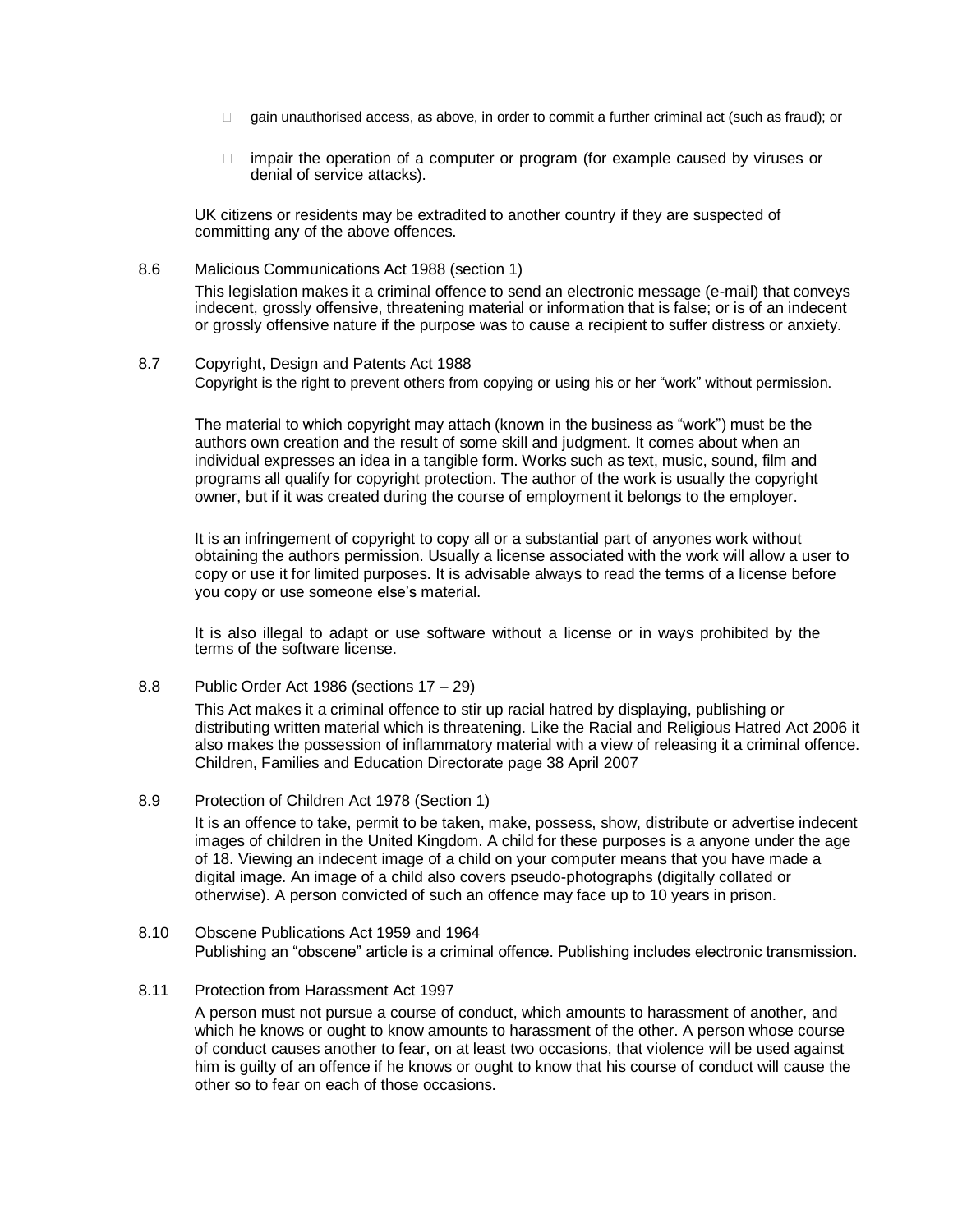# 8.12 Regulation of Investigatory Powers Act 2000

The Regulation of Investigatory Powers Act 2000 (RIP) regulates the interception of communications and makes it an offence to intercept or monitor communications without the consent of the parties involved in the communication. The RIP was enacted to comply with the Human Rights Act 1998.

The Telecommunications (Lawful Business Practice) (Interception of Communications) Regulations 2000, however, permit a degree of monitoring and record keeping, for example, to ensure communications are relevant to school activity or to investigate or detect unauthorised use of the network. Nevertheless, any monitoring is subject to informed consent, which means steps must have been taken to ensure that everyone who may use the system is informed that communications may be monitored.

Covert monitoring without informing users that surveillance is taking place risks breaching data protection and privacy legislation.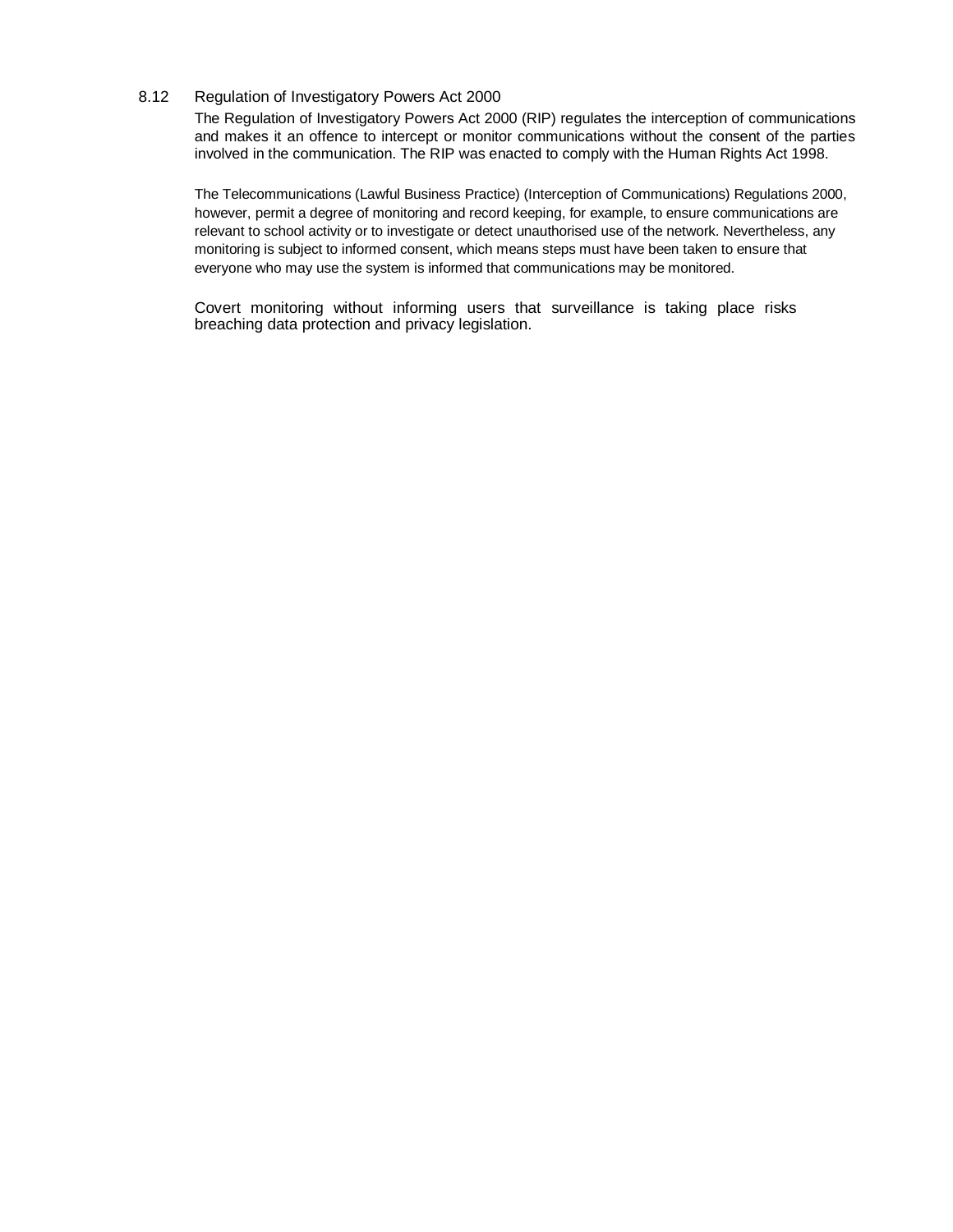

eSafety – Hints and Tips for adults working with children and young people.

Read this, it might be helpful …

Social Networking hints and tips

Social networking sites are brilliant ways to stay in touch with friends and share photographs, comments or even play online applications such as chess or word games. However, they are also designed to enable advertisers to target you and entice you into buying goods and services based on the 'profile' information you reveal. Be web savvy!

- Social networking sites, such as Facebook, have a range of privacy settings. These are often set-up to 'expose' your details to anyone. When 'open' anyone could find you through a search of the networking site or even through a Google search. So, it is important to change your settings to "Just Friends" so that your details, photographs etc., can only be seen by your invited friends.
- □ Have a neutral picture of yourself as your profile image. Don't post embarrassing material.
- □ You do not need to accept friendship requests. Reject or ignore unless you know the person or want to accept them. Be prepared that you may be bombarded with friendship requests or 'suggestions' from people you do not know.
- Choose your social networking friends carefully and ask about their privacy controls.
- □ Do not accept 'friendship requests' on social networking or messaging sites from students, pupils or young people (or their parents) that you work with. Remember ex-pupils may still have friends at your school.
- $\Box$  Exercise caution for example in Facebook if you write on a friends 'wall' all their friends can see your comment – even if they are not your friend.
- There is a separate privacy setting for Facebook groups & networks, you might have your profile set to private, but not for groups & networks. If you join a group or network everyone in the group or network will be able to see your profile.
- $\Box$  If you have younger family members on your social networking group who are friends with your students or pupils be aware that posts that you write will be visible to them.
- $\Box$  If you wish to set up a social networking site for a school project create a new user profile for this, do not use your own profile.
- □ If you or a friend are 'tagged' in an online photo album (Facebook, Flickr or similar) the whole photo album will be visible to their friends, your friends and anyone else tagged in the same album.
- □ You do not have to be friends with someone to be tagged in their photo album.
- $\Box$  If you are tagged in a photo you can remove the tag, but not the photo.
- □ Photo sharing web sites may not have privacy set as default.
- □ Your friends may take and post photos you are not happy about. You need to speak to them first, rather than contacting a web site. If you are over 18 the web site will only look into issues that contravene their terms and conditions.
- Once something is on the internet, even if you remove it, the chances are it has already been snapshotted by a 'web crawler' and it will always be there. Archives of web content are stored on sites like the WayBackMachine.
- Think about your internet use, adults are just as likely to get hooked on social networking, searching or games. Be aware of addictive behaviour!
- You will not be able to remove yourself completely from the Internet. 192.com has all the English electoral roles and for as little as £9.99 your personal information can easily be found by a stranger.

Wider Internet hints and tips

- Never tell anyone your password.
- Be careful how you choose passwords, most are very predictable. It is easy to find personal details online that might give password clues. It is recommended that you include capital letters, lower case letters and numbers – avoid birthdates, names, pets, addresses etc. It is best to avoid any words found in a dictionary.
- E Keep all professional work and transactions completely separate from private. Create a web-based email account for private online business, such as online shopping and ensure you use your school / work email only for any professional communications.
- $\Box$  Create yourself a hotmail (or similar) account to use when searching for insurance quotes etc, when you are done either close the email account, or ignore it. Any junk mail generated will then not affect you.
- □ Be careful when form filling online...., do you know who the data is for? Only answer 'required 'questions, do not just give out information because you have been asked for it.
- Never verify banking details online.
- When you need to use a 'name' online consider what name you use. In a professional context you would probably use your full name, but in other contexts you may decide to use an alias to protect your identity. If so make sure it is appropriate.
- $\Box$  If you create a family tree and post it on the Internet, make sure your tree is set to private for anyone living or recently deceased (last 50 years). The information posted would be enough for someone to steal your identity and probably guess passwords and common security questions.
- $\Box$  If you get a phone call or an email from someone asking you to confirm personal details, (unless you are expecting the contact) do not give out any personal information.
- D Popup adverts are often a nuisance. Close them carefully as a 'close' button will often lead you to more advertising as the 'X' may be a link to further nuisance sites.
- If you get an email or popup offer that seems too good to be true it probably is! Watch out for online cons – it is like online door step selling.
- If someone sets things up for you at home, make sure you change your password immediately. Someone with your username and password could impersonate you.
- If you think someone is impersonating you on Facebook or similar, report it. Impersonation usually breaches the terms and conditions – you will need to know the specific URL or user name, sites cannot work from a hunch.
- □ Cookies are not necessarily a bad thing. They save your surfing information and speed-up access to sites. However, if someone else has been surfing 'adult content' on your computer, the stored cookies may mean you get 'adult pop-ups and adverts'.
- Use legal sites for downloading music, films etc., such as iTunes.
- □ File sharing sites are not illegal but sharing of copyright material is. Downloading of illegal music and film downloading also leaves you at a huge risk of viruses. Even if you subscribe to a file sharing web site, such as Limewire, it does not mean that your downloading becomes legal.